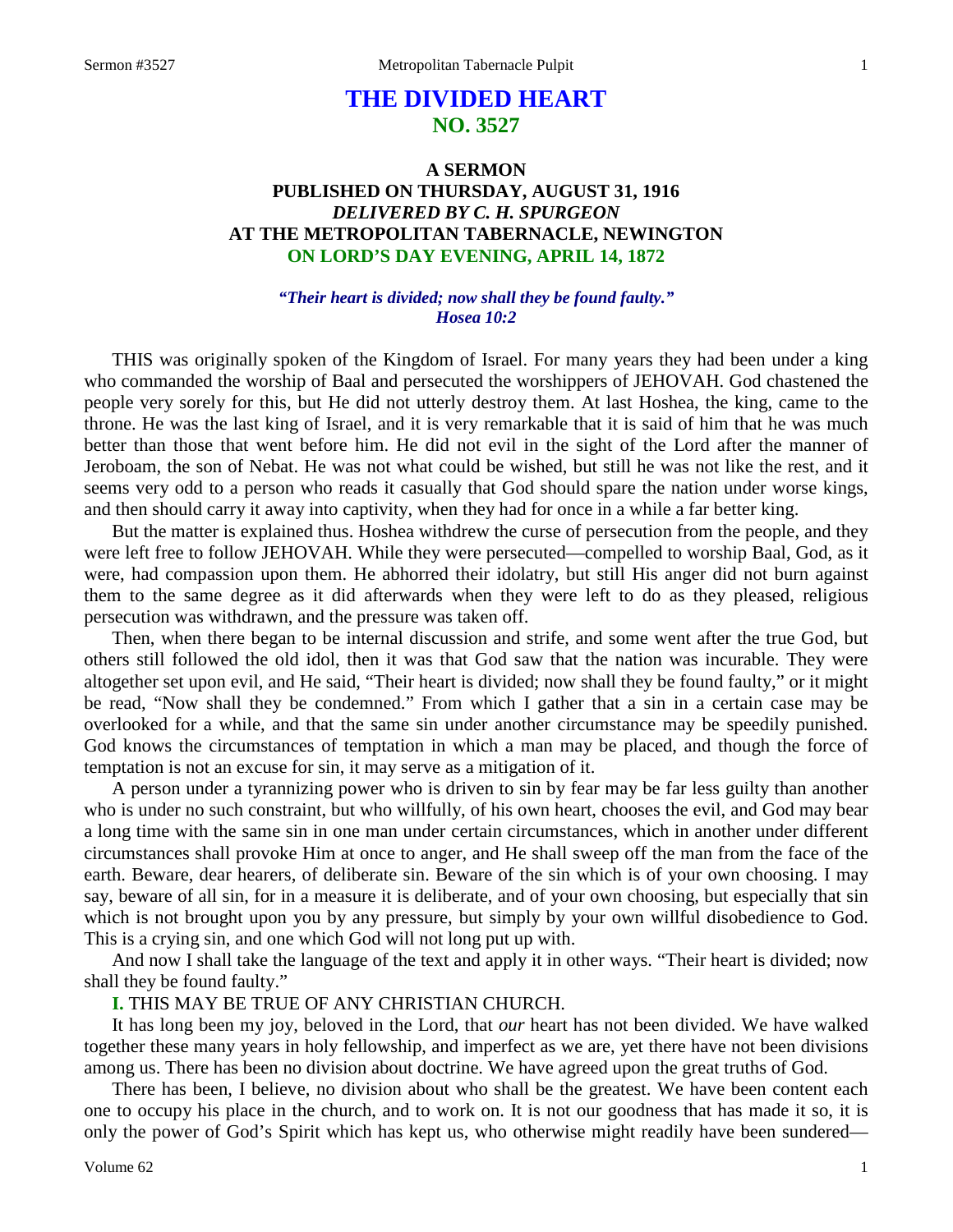kept us as the heart of one man in sacred unity. Oh! let it always be so—let it always be so! May these eyes be closed in the darkness of death long before I shall see you contending the one against the other.

If it should ever happen that I should be unfit to go in and out among you to your edification, may I be laid aside, and some other found round whom you may rally as one man, that by any means and every means the church may be kept in its integrity—one in heart—a threefold cord which cannot be broken. Let each man endeavor to avoid giving offense to his brother. Let us all be members unto edification of the same one Lord, one faith, one baptism.

May the same Spirit abide in us, and work with us to God's glory, for we well know that a divided church is found faulty. It is faulty so far as anything like usefulness is concerned. The strength that is spent in division is so much taken away from service. When the children of God use their swords against one another, they are not using them against the adversaries of the Lord. May our strength never be spent in division. A house divided against itself must come to naught, but strong in the unity which God shall give us may we not be found faulty! I will not dwell upon that, however, but remark that the text—

#### **II.** MAY BE USED AGAIN OF EACH INDIVIDUAL CHRISTIAN.

One-heartedness in a Christian is a great point. "Unite my heart to fear thy name" is a prayer which every Christian should always pray. "A double-minded man is unstable in all his ways." A doublehearted Christian—what shall I say of him? He is like the eye which when it is single fills the body with light, but if it has lost its singleness, it causes the body to be darkness, and if the light that is in us is darkness, how great is that darkness! Though a Christian deep down in his soul cannot be divided in heart, but must love his God, yet there may be very much of division of pursuit, division of aim and objectives in Christian men.

And brethren and sisters, may I not suggest that it may be so with some of you, that your hearts may be divided, and therefore you are found faulty? Take the Christian man who desires to serve God, but still is equally desirous *to amass wealth*. Such a man—may God not put him into the scales and judge him, for I fear he will be found wanting, but if his desire for wealth be even subordinate to that of the glory of God only in a slight degree, he will never attain to any great eminence in the divine life. He cannot.

In proportion as his vital force is divided and drawn away from the main business of life, he will become spiritually lean, even if he becomes pecuniarily rich. He may be a millionaire in the world, but he will be a pauper in the church. He may be a "strong" man on the market, but he shall be a very dwarf in the house of God. There will sure to be a faultiness where the heart is so divided. The most charitable construction we can put upon it is that there are darker evils.

We have known Christians too, whose object in life has been *the large acquiring of knowledge,* the pursuit of science, the gathering up of information. This, like the pursuit of wealth, is lawful enough in its subordinate place, but when it comes into rivalry with the seeking of the glory of God, the man may become a scholar, but he will never become a beloved disciple that leans his head upon Jesu's bosom. He may be great in the classics, and he may be a master in the sciences, but he will never be a master in Israel. The division of his vital powers, the want of concentration, will be sure to keep him in the rear ranks of the church of God—if he is kept there.

Oh! what a blessed thing it is to see a wholehearted Christian man, who, while he pursues his present business, still pursues it for God's glory, while he studies and stores his mind, is doing it for one objective, namely, that he may be thereby more useful to the church of God, and more helpful in the winning of souls. Give the man but one heart, one objective, and he *is* a man. Someone has said that he dreaded the man of one book, and so the wicked world may dread the man of one objective if that one objective is the glory of God.

They that have two targets to shoot at shall not strike either, they miss their aim, but he who lives only for God with all his might, is like a thunderbolt launched from JEHOVAH'S hand that goes crash through every difficulty, and reaches the point God aims at, and that the man himself seeks. He shall live for something, he shall tell upon his age, he shall leave his mark. The man with an undivided heart—he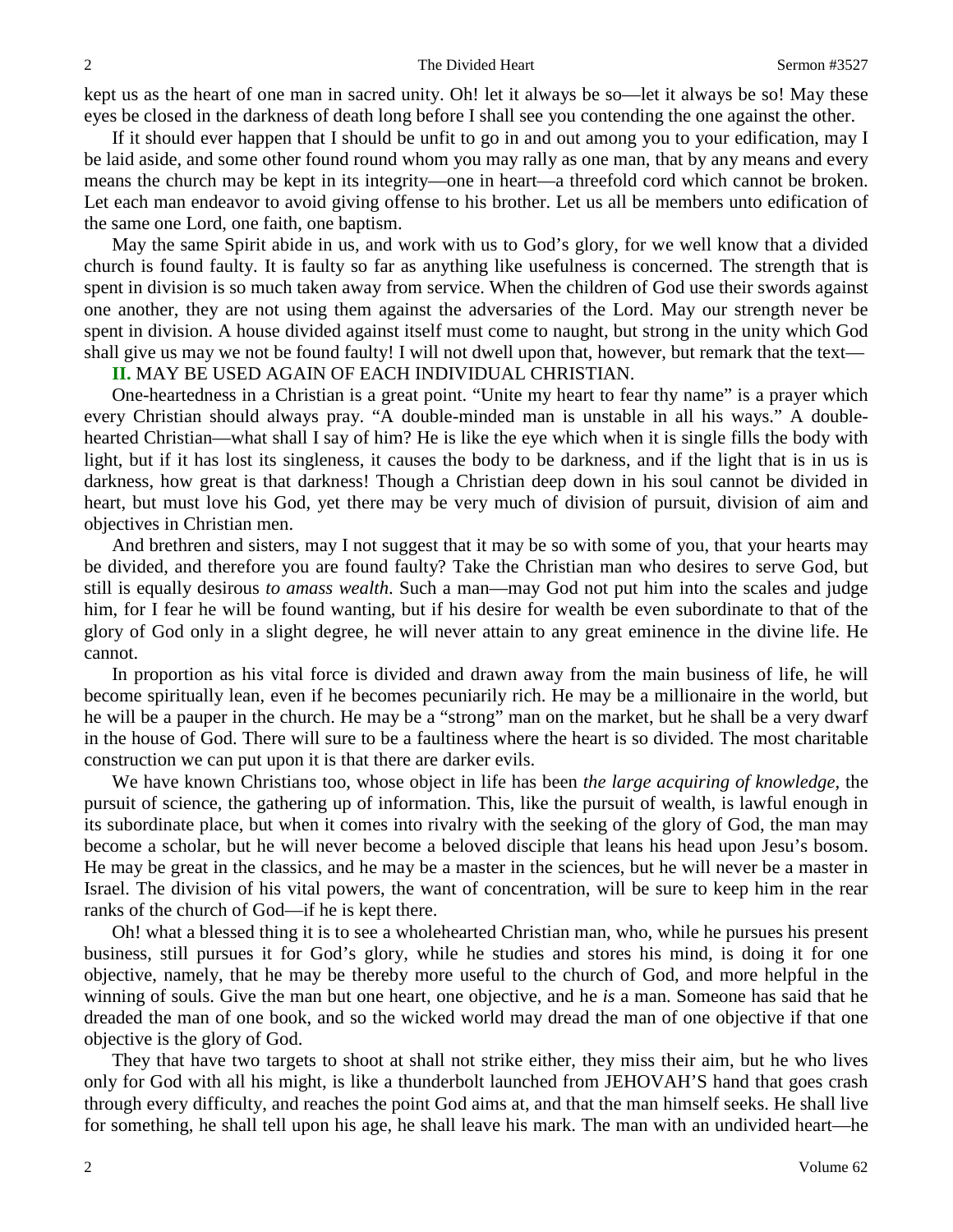#### Sermon #3527 The Divided Heart 3

shall not be found faulty, but he that is this and that—a follower of Christ, but yet something over and above that, almost equally as much the other as he is a Christian—he shall be a poor, poor thing, he shall not enjoy the light of fellowship with God, he shall not walk in nearness to Christ. He shall be saved, but "so as by fire." No "abundant entrance" shall be administered to him into the kingdom of God, our Father.

I believe, dear friends, and I will go a step further using the same words, that this case, if it should happen to be that of *a minister with a divided heart,* is more sad than it is in the case of the common Christian. Dear brethren, those of us who believe that we are called to be ministers for Christ are, above all the rest of the church, bound to devote ourselves to one thing. "This one thing I do." If other men have two things to do, we by our call and office, if we are not liars in professing to be of God, and traitors to our office, are bound to do but one thing, and that is to free ourselves from the blood of all men, that we may stand before God as His honest servants. You may depend upon it that a minister with his heart at all divided will make a failure of his ministry. It must be so.

I have watched the career of a good many young men, though not old, myself, and I remember one with remarkable abilities, and in his preaching, there was a good clear sound of the Gospel. But I, who was as a father to him, noted that he had an ambitious desire to be distinguished as a speaker. I saw that, even when he sought to win souls, it was with a view that persons might say how earnest he was. I could not help detecting in his conversation that there was an evident objective to make himself somewhat, that he might be great in Israel.

And I remember well how I walked with him and warned him that if God's servant did anything whatever for himself, God would not use him for His divine purposes, that if we sacrificed to our pride, God would not let us stand as priests at His altar, that if we would be honored, we must stay down, stay humble, that God would not long bless a man who was self-seeking, even in the ministry of Christ.

The warnings he received very kindly, but they never sank into his heart, and I can see him now! He is not here, but were he here I think he would confess the truth of what I say. He lies a miserable wreck upon the shore, and he has fallen by his ambition! Else had it not been for that, I would have conceived for him a high and excellent career.

And I would say to every minister, "I charge you fling away your ambition. Your only ambition must be to be nothing, to be hated, scouted, called a fool, a driveller, if by any means you may win souls for Christ, but to cultivate rhetoric, to be an orator, to study that you may be thought to be a profound thinker, to labor earnestly with this idea that you may be esteemed to be a first-class soul-winner—even that is bad. The only thing is to seek to do what God would have you do and to glorify Him, to lay every honor at His feet and live for Him, for any sort of division in the Christian minister's pursuit may make him faulty."

I believe that the man who gives himself to be a preacher should divest himself of the cares of this life, as the soldier does in the army, that he may be able to give his whole soul and life to the one matter for which his Lord has called him. It will be good for him to do this, and then he had better leave politics alone. He had better leave everything alone but his one work. We have not mind enough for two things, and our work is such that if we had mind enough for twenty things it would be best to consecrate it all to that one thing.

If I may snatch firebrands from the flame, who will, may fill your Senate and may guide the policies of Cabinets, if I may lead sinners to the cross of Christ, and tell them of life in His dear wounds, I should be content, though I should never influence anything besides except the hearts of men to the Savior. One thing, young man, if you are about to be a minister—one thing, my brother, however old thou mayest be, permit me to say to thee and myself tonight—one thing we must do if we would not be found faulty.

But the stress of my text I intend to lay tonight upon one particular case and that is—

**III.** THE SEEKING SINNER.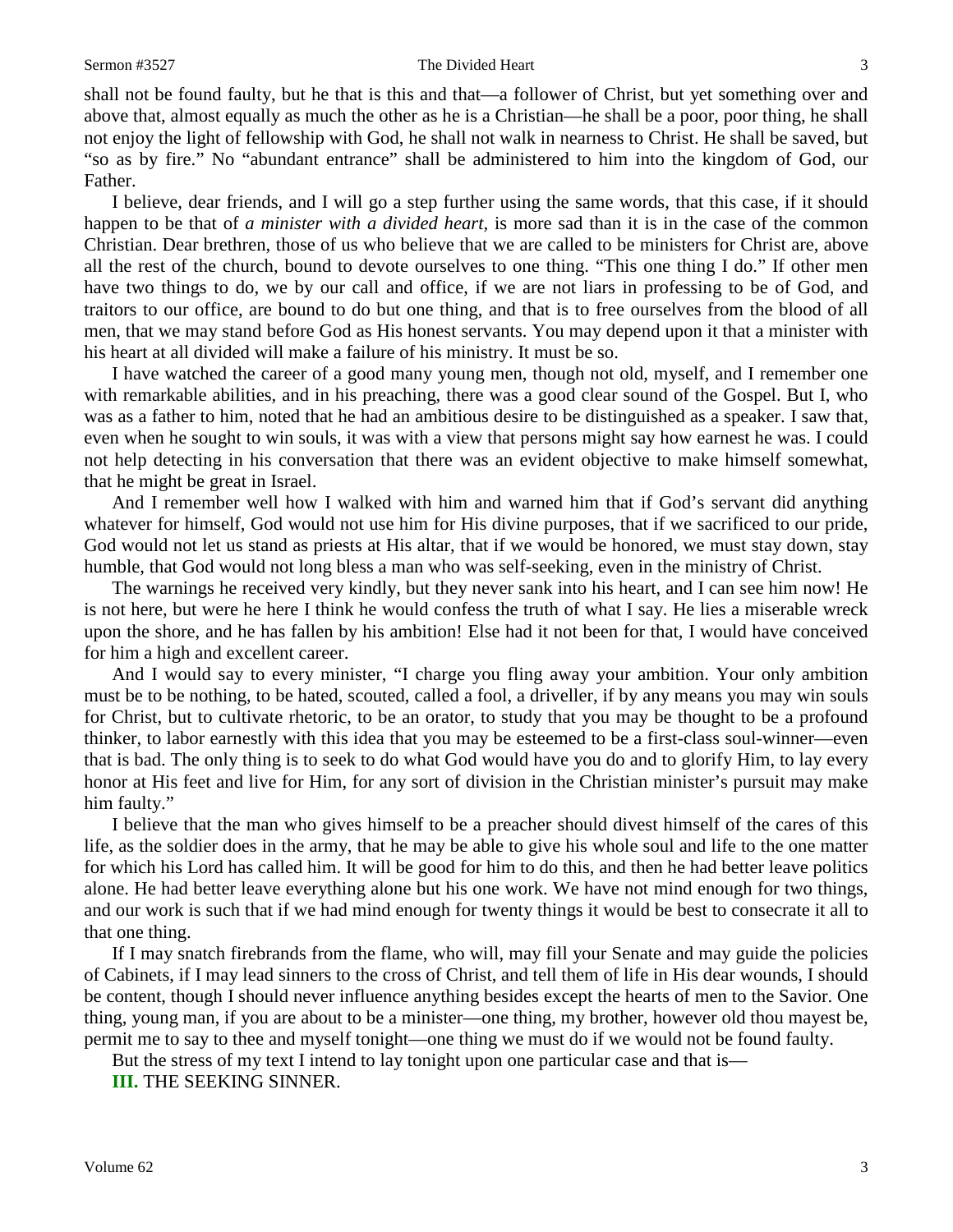There are some persons who are awakened and are seeking salvation, but they are not likely to find it because their heart is divided, and they will be found faulty. Very briefly, and very briefly indeed, I mean to speak upon this disease, upon the evil of it, and suggest a few thoughts by way of a cure for it.

Of this disease, let me say that *it is a disease in the heart*. Now a very small prick in the heart will kill. A great gash in the head may be healed, but a slight wound in the heart is deadly. A division of understanding or of judgment may be remedied, but a division of heart is a very terrible and often a very fatal disease. Let me show you how, and in what respects, some seeking souls are divided in heart.

And they are, first, *divided as to a sense of their condition*. At one time they think they are in great danger, tomorrow they don't know that there is anything very particular. When they have read a passage of Scripture, they believe their heart to be evil, but they forget the text, and they think their heart is, after all, not so bad as Scripture says it is. They hear that there is a wrath to come, and they are alarmed, but they get away to their friends and neighbors and say, "Why was I so foolish as to be frightened by the preacher?"

They are in danger, they dare not say they are not, but yet they almost hope it is not true. They know it is not all right with them, yet they try to cheat themselves with the idea that it is pretty nearly all right. They are never likely to seek a Savior while they are in this condition, for until a man's mind is thoroughly made up that he must be saved by Christ or perish he will never go to Christ. A divided heart about our personal condition before God is a deadly sign.

These same seekers are often divided *as to the objects of their choice*. They want salvation tonight, they would give their eyes to have it. They will get to their chamber and pray, "O God, save me!" They will endorse the language of that hymn—

> *"Wealth and honor I disdain; Earthly comforts, Lord, are vain; These can never satisfy; Give me Christ, or else I die."*

Tomorrow they will forget all about Christ, and they will be seeking after something else. Tonight, they would have heaven, but tomorrow they would find a heaven on earth. Tonight, they would give up sin, but tomorrow they wish to have much of it. Tonight, they see the emptiness of earthly pleasure, but tomorrow they will suck it down as the ox drinks down water. Their heart is divided between this and that. They are not for the world quite, nor for Christ quite, they halt between two opinions. Oh! that God would decide them that their heart, their divided heart, may not prove their ruin.

Some seekers are divided as to *the object of their trust*. They trust in Jesus Christ, but they also trust a little in themselves. They believe His blood has a great deal to do with it, but they think their prayers have something too, and so they stand with one foot on the land and the other on the sea, and therefore, they fall. They are relying upon self in part and upon Christ in part, and so they will assuredly come to destruction, for Christ will never be part Savior. It must be all or nothing. He never entered into partnership with sinful worms to *help* save them, He is the sole Foundation, and other foundation can no man lay.

Alas! upon this matter, how many have their hearts divided! They are trusting to their baptism, or to their confirmation, or to their sacraments—all false foundations—and yet they are trying to trust in Christ at the same time. Their heart is divided, now shall they be found faulty.

And this division is found *in their love*. They think they love divine things now, but by and by some earthly thing comes in and gets uppermost in their souls. Oh! I do remember myself when, if I woke in the morning, I took care always to have a godly book under my pillow, and an arousing book too— Doddridge's, "Rise and Progress," Alleine's, "Alarm," Bunyan's books, and the like—and yet at another time I forgot all about that. I was hot today and cold tomorrow. I would have been ready to die in order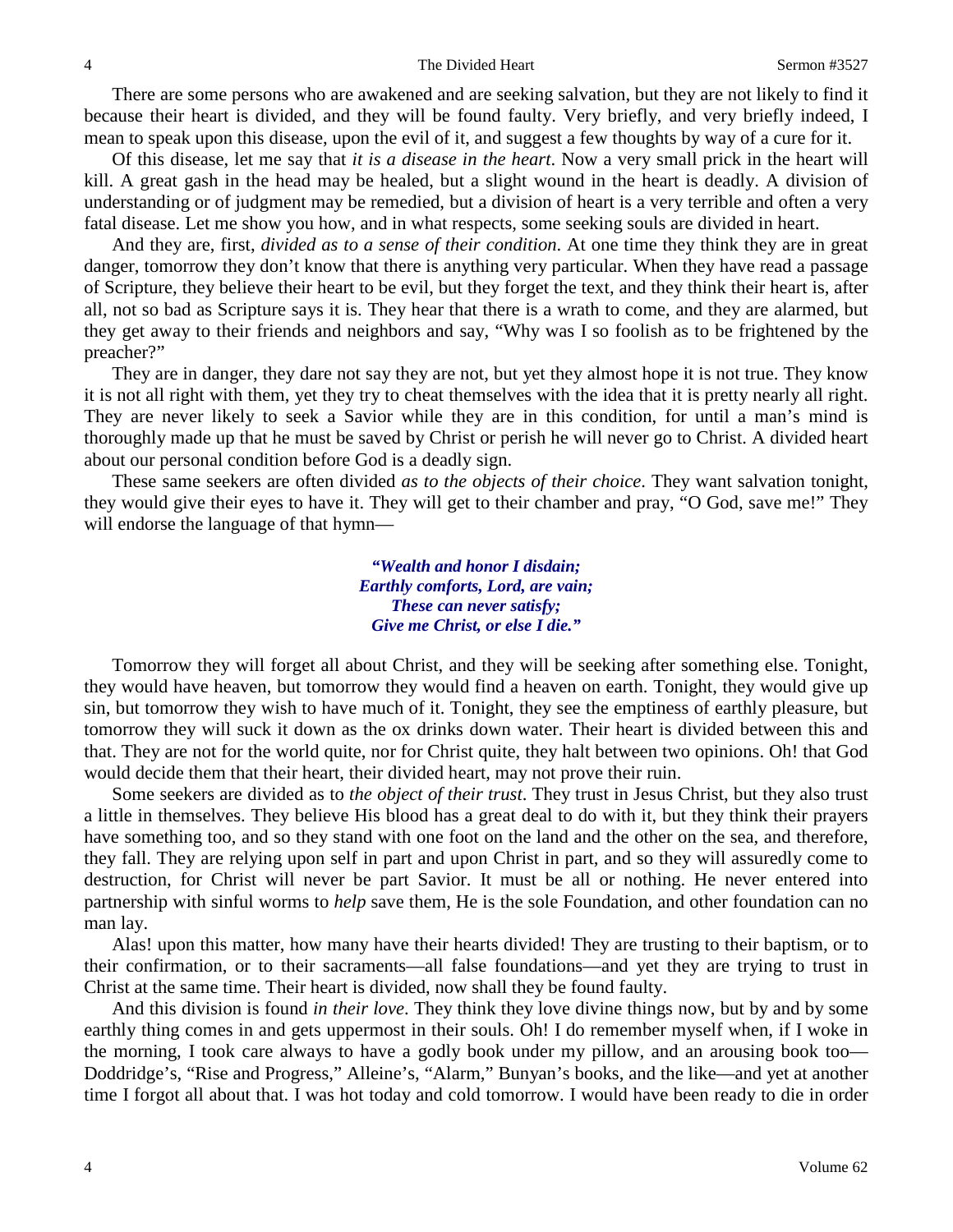#### Sermon #3527 The Divided Heart 5

to be saved at sometimes, would fain have escaped from the mercy of God, and permitted to "enjoy myself," as I said in the things of the world.

Oh! it is a sad state to be in. A seeker will never get Christ until he *must* have Christ, and he will never get salvation until salvation is the first thing, the last thing, the middle thing with him—until it comes to this, "By God's Spirit I *must* be saved. Nothing will content me. I must be saved, and until I am saved, I cannot give sleep to my eyes, nor slumber to my eyelids." The Lord of His mercy give us a united heart about this, for a divided heart here is a guilty heart in the seeker.

Now let me speak upon—

**IV.** THE DANGER OF THIS DISEASE—the evil of it.

The evil of it is, first, that *seekers with divided hearts miss the blessing*. Ye shall find Him when ye seek Him with your whole heart—not till then. Mercy's door opens to the knock of a whole-hearted knocker. A half-hearted seeker will have to wait many a day before that gate will ever give him entrance. No, soul, if thou dost not think enough of mercy to ask for it with all thy heart, thou wilt have to wait awhile. No, man, the choice mercies of God are too precious to be thrown away upon one who asks with a divided heart. Now look at heaven's gate instead of here and there, instead of looking right and left. For thee one thing is needful, sinner—that one thing. Fifty things thou mayest leave to be sought by and by, but now for thee it is one thing, and if thou wilt not make it one thing, thou wilt miss it—miss it to thine eternal loss.

Again, remember that you who seek the Lord with a divided heart *condemn yourselves*. When you stand before the judgment seat you won't be able to say, as some will, "Lord, we did not know of this salvation. Lord, we never were impressed with its value," for the Lord would tell you, "Why, you trembled under a sermon, you knelt and prayed, and you cried to Me, though you lied with yours lips because your heart was not perfect before Me. Yet you did know the value of these things, and you did feel them too, in a measure, so that you are without excuse."

He that follows the world with all his heart, and thinks that the best, is a reasonable man in following it, but he who thinks the world to come the best, and yet follows this present evil world—why, what a fool is he, and who shall plead for him? When he stands before God, his prayers will damn him, if nothing else will, for his prayers will be swift witnesses against him that he did know, did feel, and yet he would not act upon his knowledge, and he blotted out that which he perceived in his feeling. God save us from missing heaven and from condemning ourselves by seeking it with a divided heart.

Moreover, O man, I would press one fact upon thee very solemnly, and that is that a divided search after salvation is *an insult to the Savior*. Who is it, and what is it, O man, that thou dost set up in competition with Christ? All heaven and earth cannot produce His equal, and hast thou found something that can rival Him? What is it? Dare you say what it is? There have been men who have had good thoughts, but even a harlot's love has been chosen by them, instead of Christ. There are others who have loved the wages of unrighteousness, and Sabbath-breaking has made them forego Christ. We have known others who, for fear of a little scandal from their worldly companions, have been ashamed to follow Christ, and they have given up Jesus Christ sooner than bear a fool's derision.

O man, if thou hadst the choice made thee tonight of all the kingdoms of this world, or Christ, thou wouldest insult Christ if thou shouldst pause in the choice, for He is better than them all, and thy soul's salvation is better than them all. "For what shall it profit a man, though he gains the whole world, and lose his own soul?"

But I can weep for thee while I rebuke thee. What is it thou dost put in competition with Christ? What is it you prefer to Christ? Man, art thou mad that thou shouldst insult thy Savior, who poured out His heart's blood for the salvation of such as thou art, and do thou think that anything can be worth the having at so dreadful a price as the loss of thy soul, and the loss of the Savior's salvation? I beseech thee turn that over in thy mind. I cannot put it as forcibly as I would, but I pray thee let thy conscience help thee, and answer if it be right in thee to have a divided heart, and so to insult thy Savior.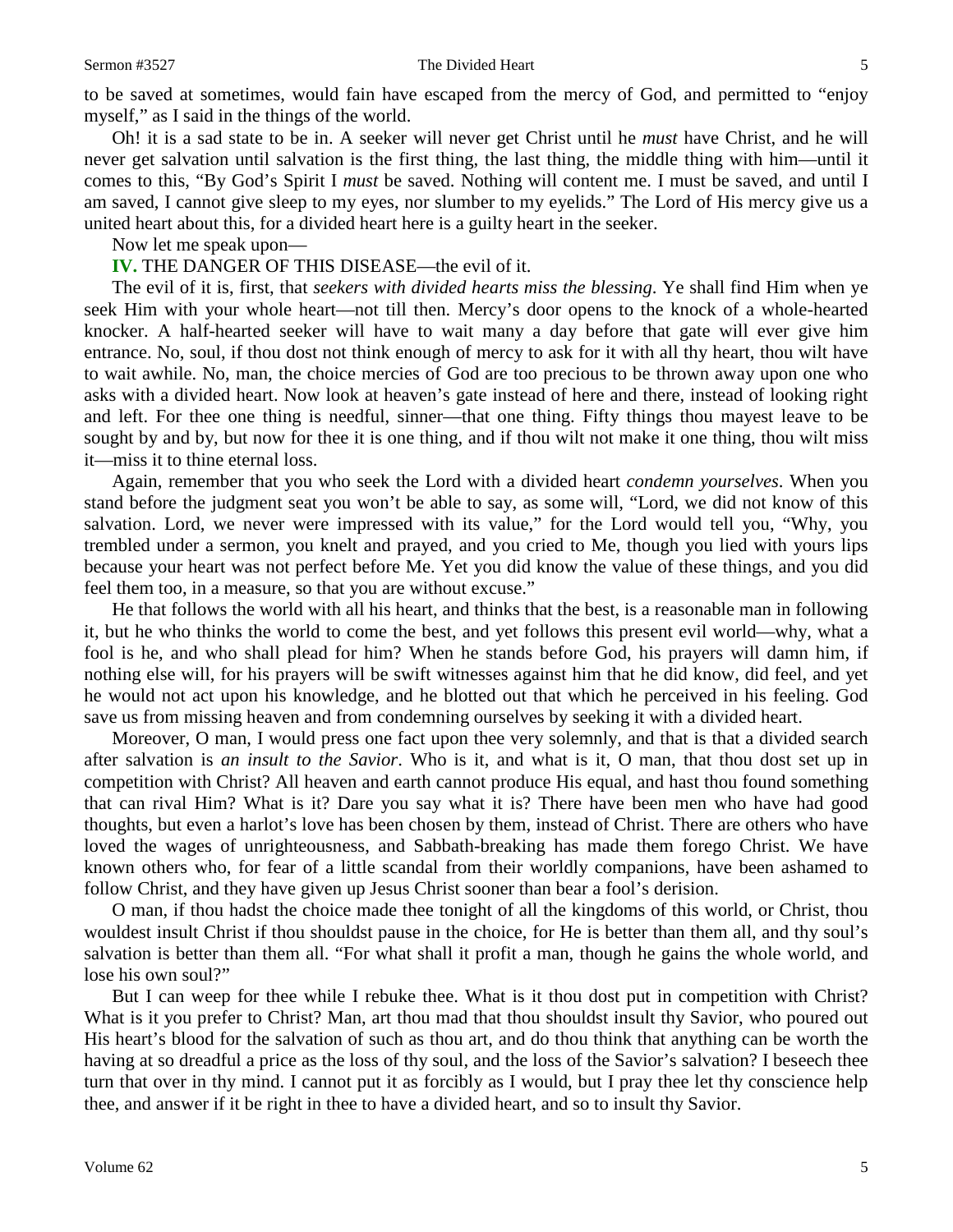Once more on this point, and that is, dost thou not know that a divided heart is *a continued disobedience to God?* He saith, "Thou shalt love the LORD thy God with all thy heart, with all thy soul, with all thy strength," and now thou hast sinned thy soul out of His favor and in danger of eternal death, and yet with only half a heart dost thou turn to Him. Thou puttest out one hand towards God, but with the other thou wouldest have thy sin. Thou wouldest fain go to heaven and take thy sins with thee. Thou wouldest be saved, but thou wantest to sit both at the table of the Lord and the table of Satan. Thou desirest to hold with the hare and run with the hounds—be the friend of the devil, and yet the friend of God.

O man, the very thought is rebellion against thy Maker. Cast it away from thee, and ask the Lord this night to bind all thine affections into one bundle, and then draw them all to Himself—that for thee the one thing may be to seek salvation through Christ, and reconciliation to the good Lord in heaven through the precious blood of His dear Son.

And now suffer the last few words which shall be meant to be—

**V.** A CURE FOR THIS DISEASE of a divided heart.

And the first word shall be this. Thou oughtest well to have done with a divided heart when *the matter in hand is thy salvation or damnation*. When a ship is floating gaily out at sea with favorable winds, men think but little of their safety. When she begins to rock and there is some danger, then their safety rises in importance, and they put it side by side with the safety of the gold they carry with them, but when the winds break loose and the storm is up, and the ship is about to go by the board, and the man must leap into the lifeboat, he flings his gold away, he leaves his treasures loose upon the floor. As they sink into the abyss, he gives up anything if he may but save his life. In that dread hour when the vessel is going down, and a handful of men alone are clinging to a mast, all is gone from them except the thought of saving life.

And surely it should be so with you. When you are saved you may begin to think of some other thing, but not tonight. For as the Lord liveth, before whom I stand, there is but a step between some of you and death. Before another Sabbath day—I may speak positively, for out of so many as there are here some one of us will die this week, by all the probabilities of life and death—before another Sabbath day one of us will lie in the shell, prepared to be taken to the grave, and if that should happen to be an unconverted man, then before another Sabbath you will know of hell and of the lake of fire more than this Book can tell or these lips can utter, except ye be converted and fly to Christ.

Surely in such jeopardy your whole heart ought to be set upon the one matter—your own salvation and I beseech you and I pray God the Spirit to make it so that you may now with your whole undivided faculties seek first the kingdom of God and His righteousness. By the awful peril of your soul, I do entreat you linger, and delay, and remain undecided no more, lest your heart, being divided, should prove faulty and be cast away forever.

Remember, again, and the argument is equally forcible, though it is more pleasing, *the mercy that you are seeking after is worth the concentration of all your thoughts* to find it. To be delivered from all your past sin—is not this worth the seeking? To be made a child of God—is not this worth wrestling for? To be secure of heaven, to be delivered from hell—is not this worth an attempt to obtain?

Oh! if it needed that you should go to your houses tonight, and neglect your tomorrow's business—it does not need it, but if it did—if you went not to the market or to the Exchange by the week together, ay, and if your tables were deserted, and you snatched but a morsel that might sustain life, and if you took no walk, had no recreation, if you denied yourself anything and everything until you found Christ, I could not blame you. I am sure it would be well worth the while. Anything, everything should be neglected that you might become one of the people of God and saved in the Lord with an everlasting salvation. Did you know the joy that belongs to Christians, you would never be satisfied until you had it.

The man that saw the pearl of great price saw it in another dealer's hands, and he thought, "I must have that, it is the finest pearl of all, so I must have that," and he went his way, you know, and though he had many a dainty jewel, he sold all he had and turned it all to gold, and back he came to the trader, and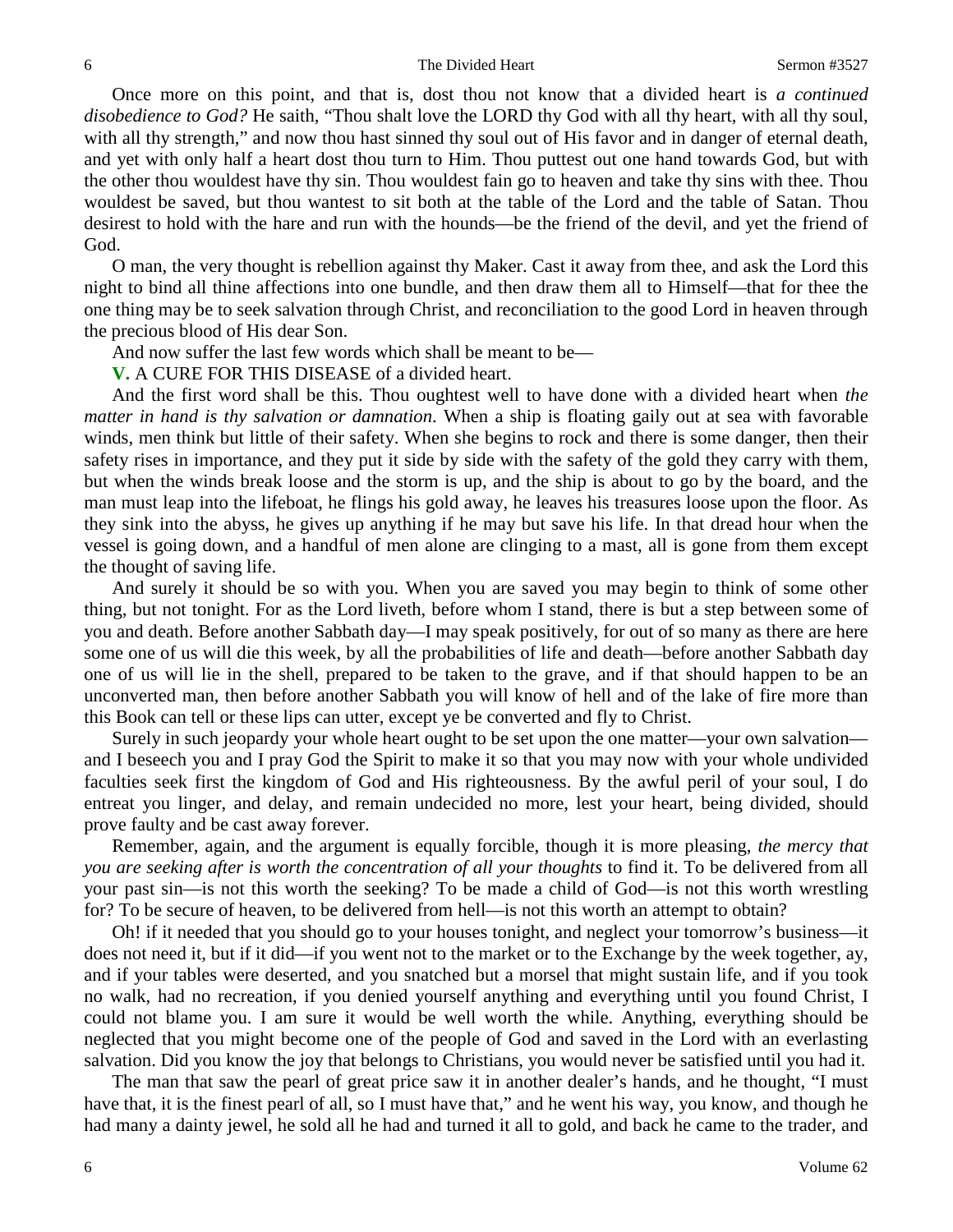he gave with joy all that he had that he might buy that one pearl, and he made a good bargain too. And you would make a blessed bargain if everything were given up that you might find a Savior and be delivered from the wrath to come. Therefore, I do pray you to seek Him with your whole heart.

Once more, do remember that *the Savior gave His whole heart* when He came to save men. There was no by-play about Christ. His zeal for souls did eat Him up. He loved, He lived, He died to save them. Will you have a divided heart about that which took the Savior's whole soul? Remember the devil is in earnest to destroy you. He will leave no stone unturned to keep you his victim that he may utterly destroy you. Shall hell be in earnest to ruin you, and will you not be in earnest to escape from it? Remember, good men are in earnest.

I wish that I could speak to you with the tongue of an angel tonight. There is no faculty of my mind which I would not lay under a heavy mortgage if I might but bring your soul to Christ. I would willingly enough go to school again and sit at any master's feet if he could tell me how to deal with human hearts aright and stir them and draw them to the Savior.

Ah! 'tis poorly done, but it is with my whole soul I would plead with you to fly to Christ. And yet 'tis but little a concern of mine, compared with the way in which it is a concern of yours. If I have been faithful, I shall not be responsible for you, it is your soul that is at stake. Sirs, shall I be anxious about your souls, and will you not care about them? Do they seem precious to me, and trifles to you? Shall I urge you to escape and will you feel, "It does not signify, it is but a trifle"? Lord, deliver us from this insanity, for insanity it is for a man to trifle with his soul, when others are in earnest for him.

And God is in earnest. The great eternal God is in earnest. He says tonight to you, "Turn ye, turn ye! Why will ye die, O house of Israel?" If salvation be child's play to you, it is not to Him. He gave His Son from His bosom to redeem men, and He sent His Spirit unto men to sanctify them. He puts out His omnipotence, lays His wisdom under tax to find a plan, and devise a way by which He might save mankind.

Oh! trifle not where God is so in earnest, lest you find Him terribly in earnest in the day when His incensed love shall turn to wrath. Jealousy—what is it but love set on a blaze? And if you so hate God that you will prefer to live in hell sooner than be indebted to His mercy, then rest assured you shall feel how heavy His arm can be.

> *"What chains of vengeance shall they feel Who slight the cords of love? How they deserve the deepest hell That scorn the joys above!"*

May God of His infinite mercy prevent anybody here from daring the wrath of God by following after Christ with a divided heart—trifling with his Maker, trifling with his soul, trifling with heaven, trifling with hell. May we be in earnest, each one of us, and may we all meet at the right hand of God through sovereign grace. The Lord bless you all, for Jesus' sake. Amen.

### **EXPOSITION BY C. H. SPURGEON**

#### *HOSEA 10:1-6*

#### **Verse 1.** *Israel is an empty vine, he bringeth forth fruit unto himself:*

Not to his God. It matters not how much fruit we bear—if it is for self, we are really fruitless. A thing which is good in itself may lose all its goodness because stained with a selfish motive. We are to live unto God, and we must always be watchful about this, otherwise we may be doing much, and doing nothing. "Israel is an empty vine, he bringeth forth fruit unto himself."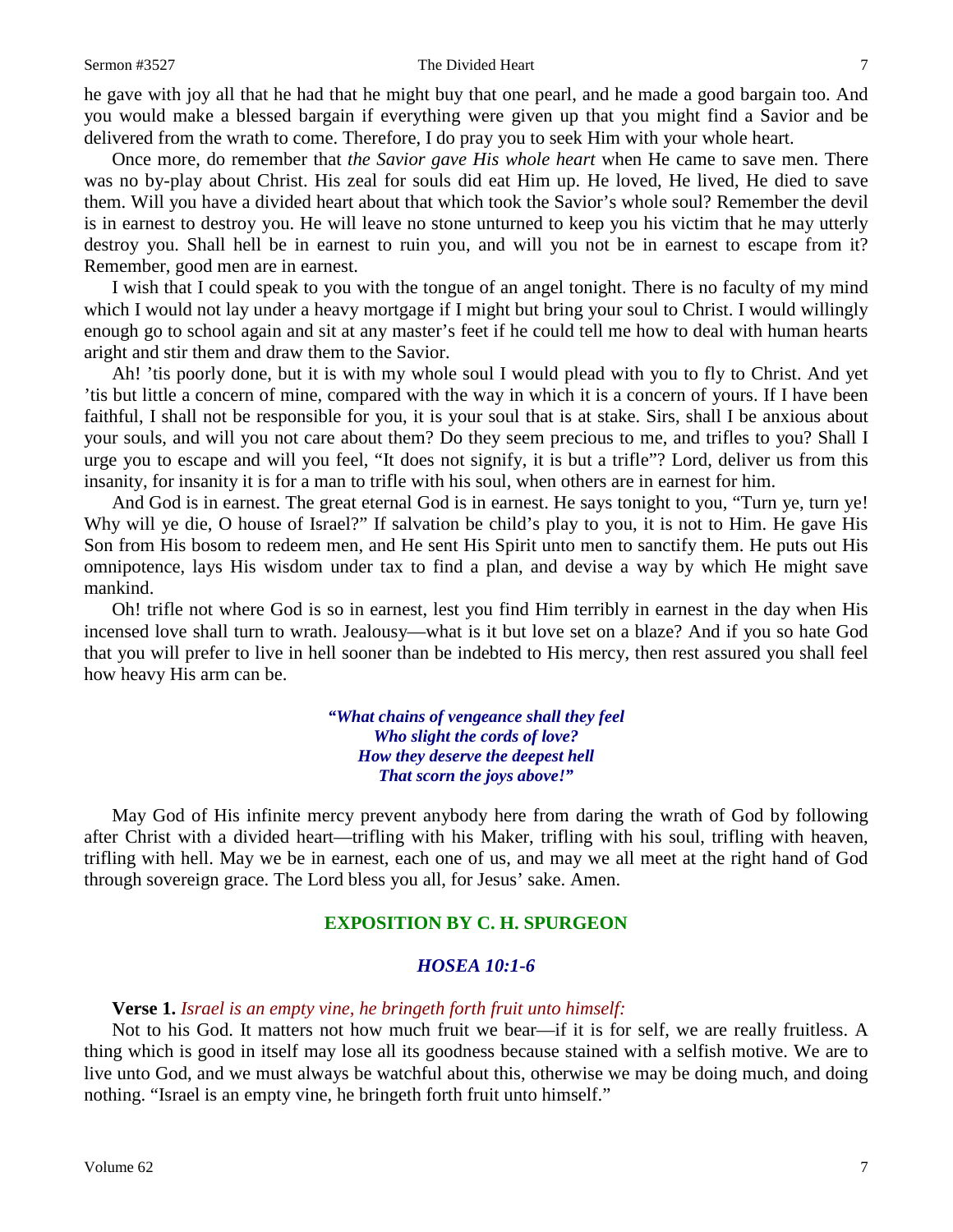#### 8 Sermon #3527

## **1.** *According to the multitude of his fruit he hath increased the altars; according to the goodness of his land they have made goodly images.*

It is a very sad thing when the more men receive from God, the more they sin. But just in proportion as the land of Israel was fat and fertile, in that proportion did they set up altars unto false gods, and provoke the true God, who had given them these mercies. It is an ill thing when men grow rich and offer sacrifice to their own vanity—when men gather learning, and only use it to debate against the simple teachings of God—when just as God blesses, men cease to bless Him!

**2.** *Their heart is divided; now shall they be found faulty:*

A half heart is no heart at all, and when men seem to go after God, and at the same time to go after their idols, they are not going after God. Their religion is vain. The good side is but a pretense, the evil side is the real thing.

### **2.** *He shall break down their altars, he shall spoil their images.*

Let us take heed then, dear friends, that we make nothing into an idol. The shortest way to lose the dearest object of your affections is to make an idol of him. "He shall break down their altars. He shall spoil their images." Sometimes this is done in great mercy to God's people, for there is no greater evil than for a heart to be happy in idolatry. Sometimes it is done in judgment upon the ungodly. They will not have the true God, and the false god shall be false to them. "He shall break down their altars, he shall spoil their images."

## **3.** *For now they shall say, We have no king, because we feared not the LORD; what then should a king do to us?*

Their king was slain, but if he had lived, what would be the good of him without God? What is the good of any temporal blessing if God be not in it? It is the husk with the kernel gone, and if we are able to enjoy the husk, it looks as if we were swine, and swine are being fattened for the slaughter. What is the use of anything that we possess to us if God be divorced from it? I put the question again. If you are a true child of God, all the corn and wine in the world cannot feed you. Your bread must come from heaven.

## **4.** *They have spoken words,—*

That which they spoke was not the truth. We cannot speak without words, but it is an evil thing when our speech is nothing but words. Words, words, words!—no heart, no truth. "They have spoken words."

## **4.** *Swearing falsely in making a covenant: thus judgment springeth up as hemlock in the furrows of the field.*

God keep us from untruthfulness, and especially from a want of truth towards Himself. Do not you think that oftentimes, both in prayer and praise, it might be said, "They have spoken words—nothing more"? There has been a falsehood in the most solemn transaction towards God. Woe unto you, dear friends, if that should turn out to be the case. Ye may cheat your fellow men if ye have a heart for it, but you never will be able to cheat your God. He is not mocked. "They have spoken words," says He.

**5.** *The inhabitants of Samaria shall fear because of the calves of Beth-aven:*

Why, those calves are their trust. They rely upon those images of false gods—those images which they set up in the place of the true God. Pretending thereby to worship Him, they trusted in these, and now they shall become their fear. He who will have a confidence apart from God will find his confidence soured into a fear before long. Your greatest ground of distress will be that which was once the ground of your reliance apart from God.

**5-6.** *For the people thereof shall mourn over it, and the priests thereof that rejoiced on it, for the glory thereof, because it is departed from it. It shall be also carried unto Assyria for a present to king Jareb:*

The spiteful king.

**6.** *Ephraim shall receive shame, and Israel shall be ashamed of his own counsel.*